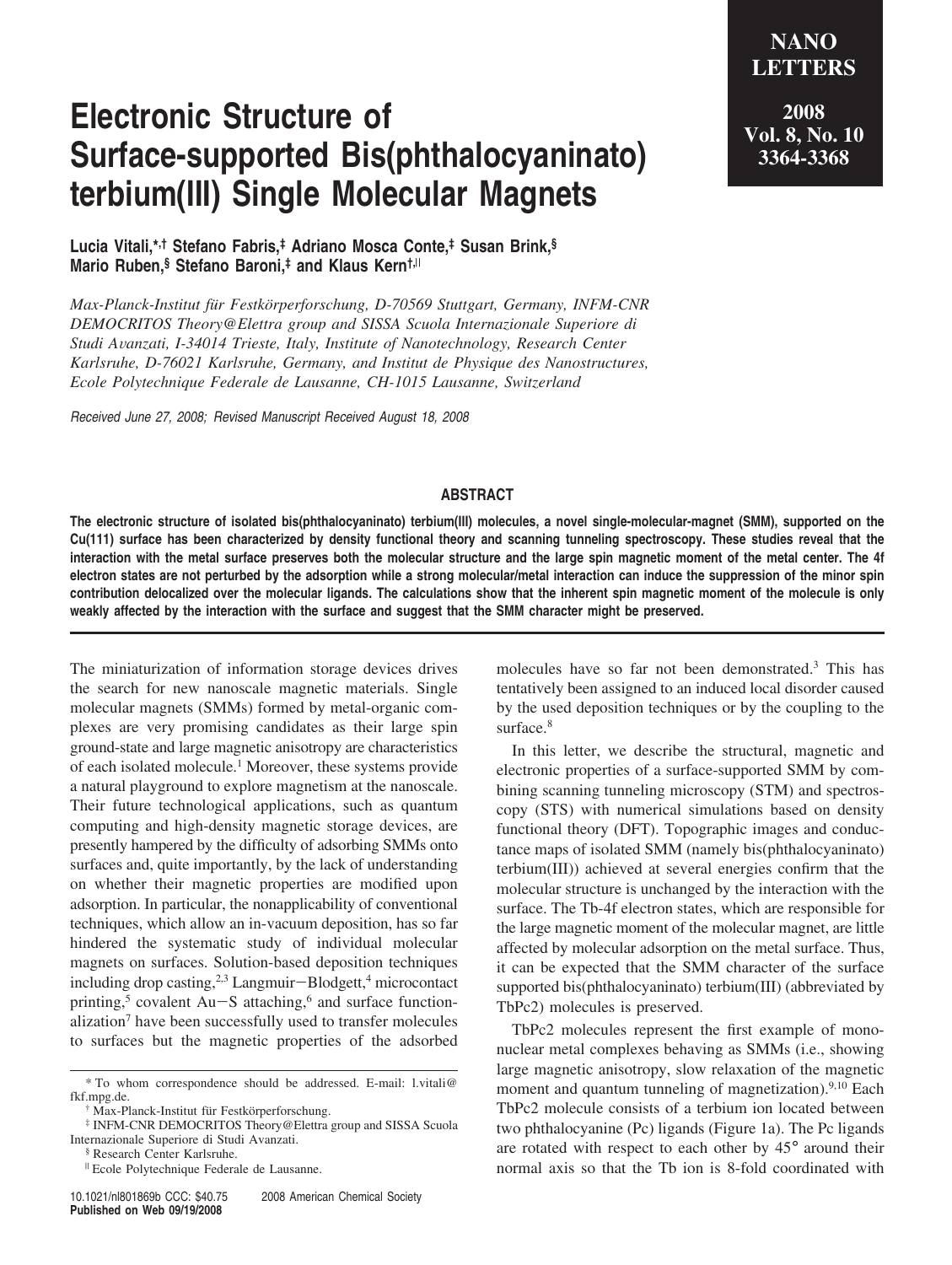

**Figure 1.** (a) Structure of the TbPc2 molecule. (b) Scheme of the dry-imprinting technique (see text). (c) Constant current topograph of two isolated TbPc2 molecules supported by the Cu(111) surface (image size,  $7 \text{ nm} \times 7 \text{ nm}$ ; tunneling conditions,  $-0.8 \text{ eV}$ ,  $0.7 \text{ nA}$ ); the black dot indicates the position where the d*I*/d*V* spectrum in Figure 2 was obtained. (d) Simulated STM image of an isolated TbPc2 molecule.

the N atoms (see Figure 1a). Because of this molecular structure, TbPc2 differs fundamentally from any single plane Pc molecules which do not show any single molecular magnet character. The molecules have been synthesized according to the protocol described by de Cian et al.<sup>11</sup> which has been adapted to the use of microwave techniques. The molecules have been deposited on the surface in ultrahigh vacuum (UHV) conditions using a dry imprint technique. Specifically, a soft applicator, formed by a fiberglass bundle coated with a fine-grained powder of the TbPc2 crystals, was brought in gentle contact with the copper surface (Figure 1b) previously cleaned by cycles of Ar-sputtering and annealing. This leads to direct deposition of single molecules as well as molecular clusters on the Cu(111) surface.

A representative STM topograph of TbPc2 molecules adsorbed on the Cu(111) surface, achieved in UHV at a temperature of 10 K, is reported in Figure 1c. The two molecules are rotated with respect to each other by 45°. This rotation is not compatible with the hexagonal symmetry of the support, thus suggesting that the adsorption site and configuration are not determined by the substrate symmetry. Each molecule presents 8 molecular lobes in a 4-fold symmetry with an apparent height of about 3 Å. The specific structure of the molecule in the topographic image closely resembles the 4-fold symmetry observed in single-plane  $Pc^{12}$  supported by metal surfaces. Moreover, the micrograph is in very good agreement with the simulated STM image calculated for an unsupported TbPc2 and projected onto a plane parallel to the Pc ligands (Figure 1d, calculation details are given below). These findings indicate that the TbPc2 molecule adsorbs on one Pc molecular plane in a flat lying configuration on the Cu(111) surface. The observed molecular structure and the adsorption configuration, showing isolated molecules, persists upon annealing up to 550 K and does not lead to the formation of ordered structures. Although the comparison between measured and calculated topographic STM images demonstrates that the molecular structure is preserved, a strong interaction with the substrate might compromise the molecular magnetic properties.13 In order to clarify this point and to elucidate the nature of the molecular bond to the substrate, the electronic properties of the SMM complex adsorbed on the copper substrate have been studied in detail. Figure 2a displays the d*I*/d*V* spectrum



**Figure 2.** Density of states of TbPc2 molecule. (a) Experimental d*I*/d*V* spectrum for the surface-supported molecule measured at the dot position in Figure 1c. The spectrum achieved on the clean Cu substrate (gray line). In inset, the d*I*/d*V* spectrum achieved on the molecule has been replotted to better visualize the low energy range. (b) Calculated spin-resolved electron DOS for the unsupported neutral TbPc2 and (c) charged [TbPc2]<sup>-</sup> molecule (d) as well as molecular projected DOS (PDOS) for the artificial model Cu/TbPc2 system (see text). Black vertical lines mark the Fermi levels (EF) while red (gray) and blue (dark gray) areas represent the Tb-4f and Pc PDOS, respectively. Spin up  $(\dagger)$  and down  $(\dagger)$  states are plotted separately above and below the thin horizontal zero line.

measured on the TbPc2 molecule. The spectrum is characterized by two major peaks (centered at  $-0.55$  and  $1.2 \text{ eV}$ ). At 3365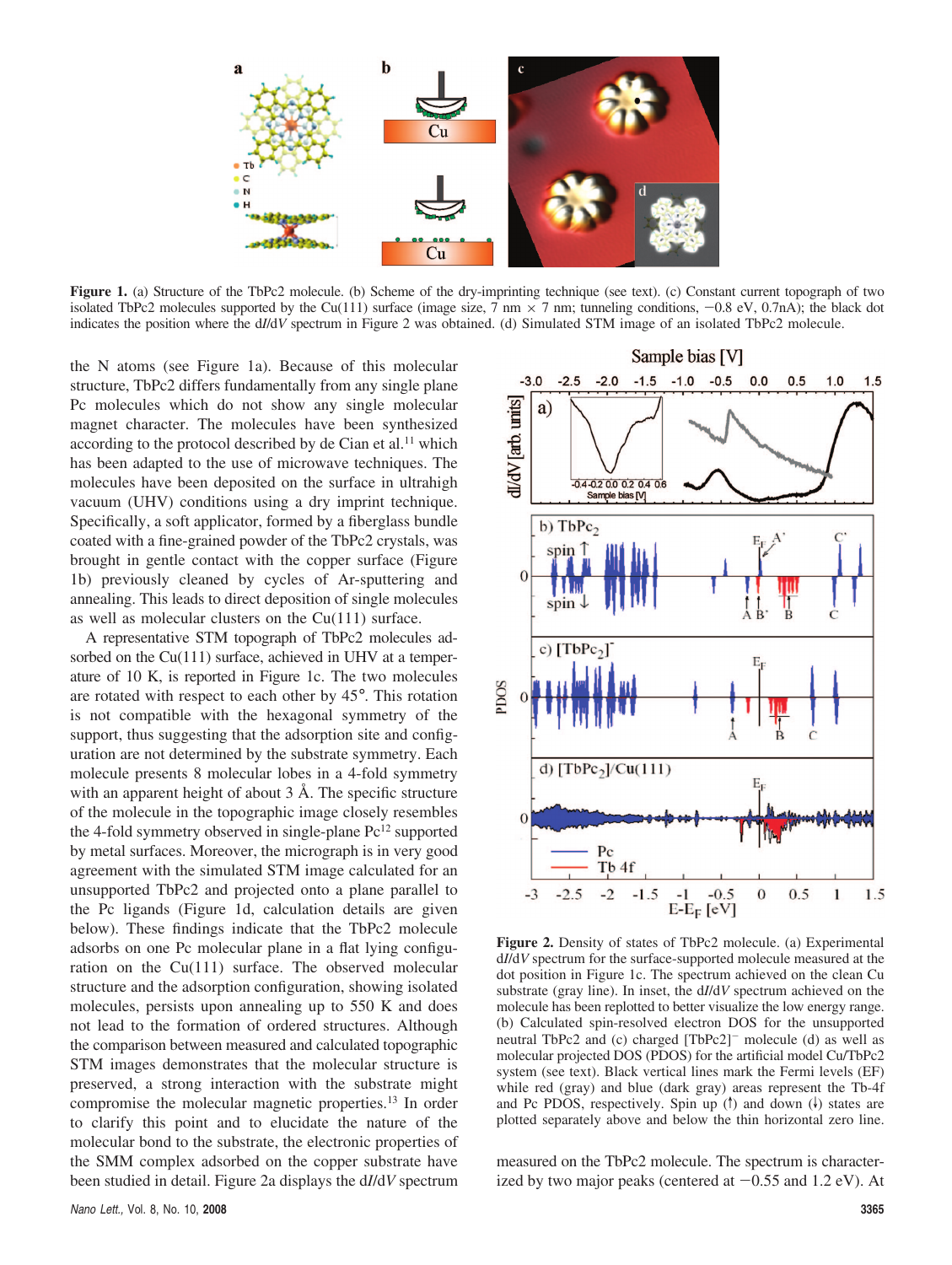

**Figure 3.** Calculated spin densities for the neutral TbPc2 molecule unsupported (left) and interacting with two Cu(111) surfaces (right). Red and blue areas represent the spin system localized on the Tb ion and delocalized over the two Pc ligands, respectively.

intermediate energies, peaks of weaker intensity can be observed (inset). For comparison, also the d*I*/d*V* spectrum achieved on the clean copper surface is shown in the figure. The energy position of the peaks in the d*I*/d*V* spectrum allows us to assign them to electronic structure of the molecules and to exclude contributions from the substrate.<sup>14,15</sup>

First-principles calculations have been performed to gain insight into these spectroscopic features. Here, we do not aim at a precise ab initio characterization of the adsorption and electronic structures of the complete system formed by the TbPc2 supported by a metal surface. Achieving this goal would be computationally too demanding and the quality of this prediction would be affected by several limitations of the approximations used to represent the energy functionals. Our goal is to give a qualitative picture of the physical properties of the supported TbPc2 molecules through their electronic and magnetic characterization. This will be performed considering the unsupported neutral molecules and including stepwise modifications as a function of the molecular charge state and of the interaction strength with a model Cu(111) metal surface.

The calculations were based on DFT with the Perdew-Burke-Ernzhernof generalized gradient-corrected approximation for the exchange and correlation functional.16 Atomic cores were represented by ultrasoft pseudopotentials,<sup>17</sup> while the wave functions and the Fourier representation of the charge density were described with a plane-wave basis set limited by kinetic energy cutoffs up to 40 and 400 Ry, respectively. All calculations were spin polarized and performed with the PWscf code of the Quantum-ESPRESSO distribution.<sup>18,19</sup>

The spin-resolved electronic states corresponding to the self-consistent solution for the neutral form of the unsupported TbPc2 are displayed in Figure 2b. Red and blue areas represent the contribution to the electronic states of the Pc molecular orbitals of Tb-4f atomic states, respectively. The Löwdin charge population analysis shows that 2.6 electrons are transferred from the metal center to the Pc ligands (1 and 1.6 from the f and s channels, respectively) so that, with respect to the Tb atomic  $6s^2 4f^9$  valence configuration, the metal center is predicted to have an ionic charge of 2.6+. The corresponding calculated spin magnetic moment for the Tb ion is 5.9  $\mu_B$ , so that as far as the magnetic properties are concerned, the Pc-complexed Tb ion is a very good approximation for an isolated  $Tb^{3+}$  ion having a magnetic moment of 6  $\mu_B$  and a total angular momentum of  $J = 6$ . Remarkably, the charge transferred from the Tb ion to the ligands is not sufficient to saturate them, since each Pc plane requires 2 electrons to be saturated. As a result, the ligands of the TbPc2 complex form an open shell system. The corresponding unpaired electron, whose energy is labeled as "A" in Figure 2b, has *π*-character and is delocalized over both ligands, in agreement with previous experimental and theoretical analysis on closely related systems. $20-22$  The unpaired unoccupied ligand state ("A") and the filled Tb-4f state ("B") have almost the same energy, but their hybridization is prevented by their different spatial location on the molecule. The neutral unsupported TbPc2 molecule has therefore two spin systems that are displayed by the calculated spin density shown in Figure 3: One (shown in red) is strongly localized on the metal center, arises from the 4f states, carries a magnetic moment of 5.9  $\mu$ <sub>B</sub>, and in the limit of an isolated Tb<sup>3+</sup> ion would have  $J = 6$ ; the other (shown in blue) is delocalized over the two Pc ligands, is determined by the unpaired *π* electron, and is defined by *S*  $= 1/2.$ 

In the charged system, indicated by [TbPc2]<sup>-</sup>, the additional electron delocalized on the molecular ligand occupies the lowest unoccupied molecular orbital (LUMO) of the neutral unsupported TbPc2 (see A′ and A in Figure 2b,c). This saturates the ligands and suppress their spin polarization. Despite the strong variation in the electronic structure resulting from the saturation of the ligands state, the magnetic properties of the SMM as determined by the localized Tb 4f states are remarkably stable (compare the red areas in Figure 2).

The decoupling between the two spin systems is fundamental also to preserve the SMM properties of surfacesupported TbPc2 molecules. In the following, we will demonstrate that the SMM behavior of the TbPc2 molecule could be preserved upon adsorption on the  $Cu(111)$  surface, even in the extreme case of strong metal-molecular interaction leading to bond formation.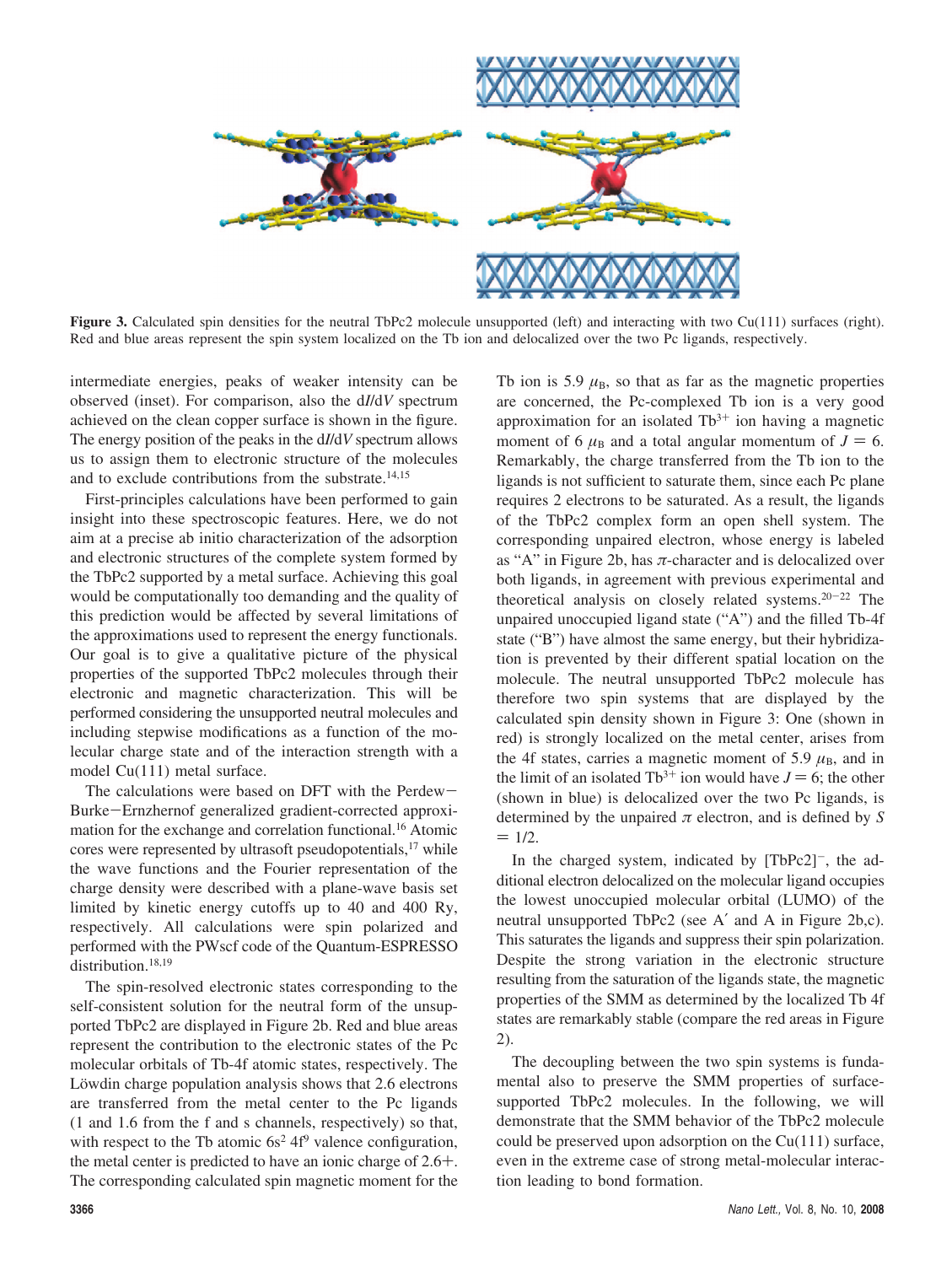To support this conclusion, we devised a model system that admittedly does not represent the true metal-molecule interface but instead provides us with an extreme case where the interaction between metal and molecular magnet is maximized. In this model system, the molecule is located symmetrically between two Cu(111) surface planes (modeled by 3 Cu layers) at a distance of 2.0 Å (Figure 3). This closely corresponds to the situation of such a molecule in a break junction experiment, and that is of direct relevance for applications in molecular electronics. The calculated projected density of states (PDOS) of the ligands (Figure 2d) obtained by projecting the wave functions on atomic states, clearly shows a strong hybridization between the ligand molecular orbitals (states A and C in particular) and the electron states of the metal surface. This hybridization completely suppresses the delocalized ligand spin system but preserves the large magnetic moment of the Tb ion  $(5.8 \mu_B)$ as in the unsupported molecules. The spin system localized on the Tb center is therefore unaffected by the presence of the surfaces. This is evident by comparing the spin densities of the neutral isolated and the TbPc2 molecule interacting with the metal surfaces as shown in Figure 3.

This analysis allows us to conclude that the SMM properties of TbPc2 deriving from the Tb ion are preserved even in the presence of an artificially strong molecular interaction with the metal surfaces. Given the flat lying adsorption configuration determined by the STM images, the easy axis of magnetization can be depicted to be orthogonal to the Pc planes (and thus to the surface) as in the case of free-standing molecules.23 It is worth noting that in the present experimental study, the TbPc2 molecule being adsorbed on one surface represents an intermediate case between the two theoretically studied situations. In the experimental case, the surface-molecular interaction is therefore intrinsically weaker than the one simulated by the model system described above.

The relevant states, labeled as A, B, and C in Figure 2, can be visualized better and identified in energy-resolved conductance maps. These maps are achieved by recording the d*I*/d*V* signal at different positions and show the DOS resolved in space at constant energy.24 As in the topography, the higher electron density at a chosen energy is displayed in lighter color. The experimental images of the surface supported TbPc2 molecule are shown in the upper panels of Figure 4 and are directly compared with the corresponding charge density calculated for the unsupported molecule, are displayed in the lower panels of the Figure.

Both the experimental and theoretical maps reflect a pronounced spatial variation of electron densities across the molecule with distinctive features at characteristic energies. The d*I*/d*V* maps display the same trend as a function of increasing energy. They show four pairs of lobes well delocalized over the  $\pi$ -molecular orbitals of the Pc ligands at  $-0.8$  eV (A), a weak cross-like feature centered on the Tb atom and developing along the Tb-N bonds at 0.4 eV (B), and again four pairs of lobes delocalized over the PC ligand at 0.8 eV (C). This substantiates the presence of





Figure 4. Energy resolved conductance maps of the [TbPc2]<sup>-</sup> molecule at energies corresponding to the electron states labeled by A, B, and C in Figure 2. (a) Experimentally measured and (b) calculated energy-resolved charge densities.

electron states highly localized on the metal center and appearing as peaks with minor intensity at intermediate energies in Figure 2a.

Even by considering the well-known shortcomings of the approximation used in DFT calculations (in particular in the highest occupied molecular orbital (HOMO)-LUMO gap of the ligands, and in the position and splitting of the Tb-f states), the experimental differential conductance d*I*/d*V* spectrum measured on the surface-supported molecule is very similar to the calculated electron states for the unsupported molecules (Figure 2). This comparison allows us to assign the two major peaks (A and C) to occupied and unoccupied ligand orbitals, and the minor structure in between them (B) to the spin-polarized Tb states. The presence of the same spectral and spatial electronic features in calculated gas-phase and in the measured surface-supported molecules further substantiate the conclusion that, besides the eventual suppression of the ligand spin due to strong metal-molecule hybridization, the inherent molecular electronic structure is preserved. TbPc2 can therefore be considered as an ideal system for future spin-polarized characterization of the magnetic properties of surface supported SMMs. Our results indicates that the SMM properties are preserved upon adsorption on surfaces and in metal gap structures which are relevant for molecular applications.

## **References**

- (1) Ishikawa, N.; Sugita, M; Ishikawa, T.; Koshihara, S; Kaizu, Y. *J. Phys. Chem. B* **2004**, *108*, 11265.
- (2) Zobbi, L. et al., *Chem. Comm.* **2005**, *12*, 1640.
- (3) Gómez-Segura, J.; Dìez-Pérez, I.; Ishikawa, N.; Nakano, M.; Veciana, J.; Ruiz-Molina, D. *Chem. Commun.* **2006**, *27*, 2866.
- (4) Clemente-Leon, M.; Coronado, E.; Soriano-Portillo, A.; Mingotaud, C.; Dominguez-Vera, J. M. *Ad*V*. Colloid Interface Sci.* **<sup>2005</sup>**, *<sup>116</sup>*, 193.
- (5) Mannini, M.; et al. *Nano Lett.* **2005**, *5*, 1435.
- (6) Cornia, A.; et al. *Angew. Chem., Int. Ed.* **2003**, *42*, 1645.
- (7) Burgert, M.; Voss, S.; Herr, S.; Fonin, M.; Groth, U.; Rudiger, U. *J. Am. Chem. Soc.* **2007**, *129*, 14362.
- (8) Cornia, A. *Acta Crystallogr.* **2002**, *C58*, 371.
- (9) Ishikawa, N.; Sugita, M.; Tanaka, N.; Ishikawa, T.; Koshihara, S. Y.; Kaizu, Y. *Inorg. Chem.* **2004**, *43*, 5498.